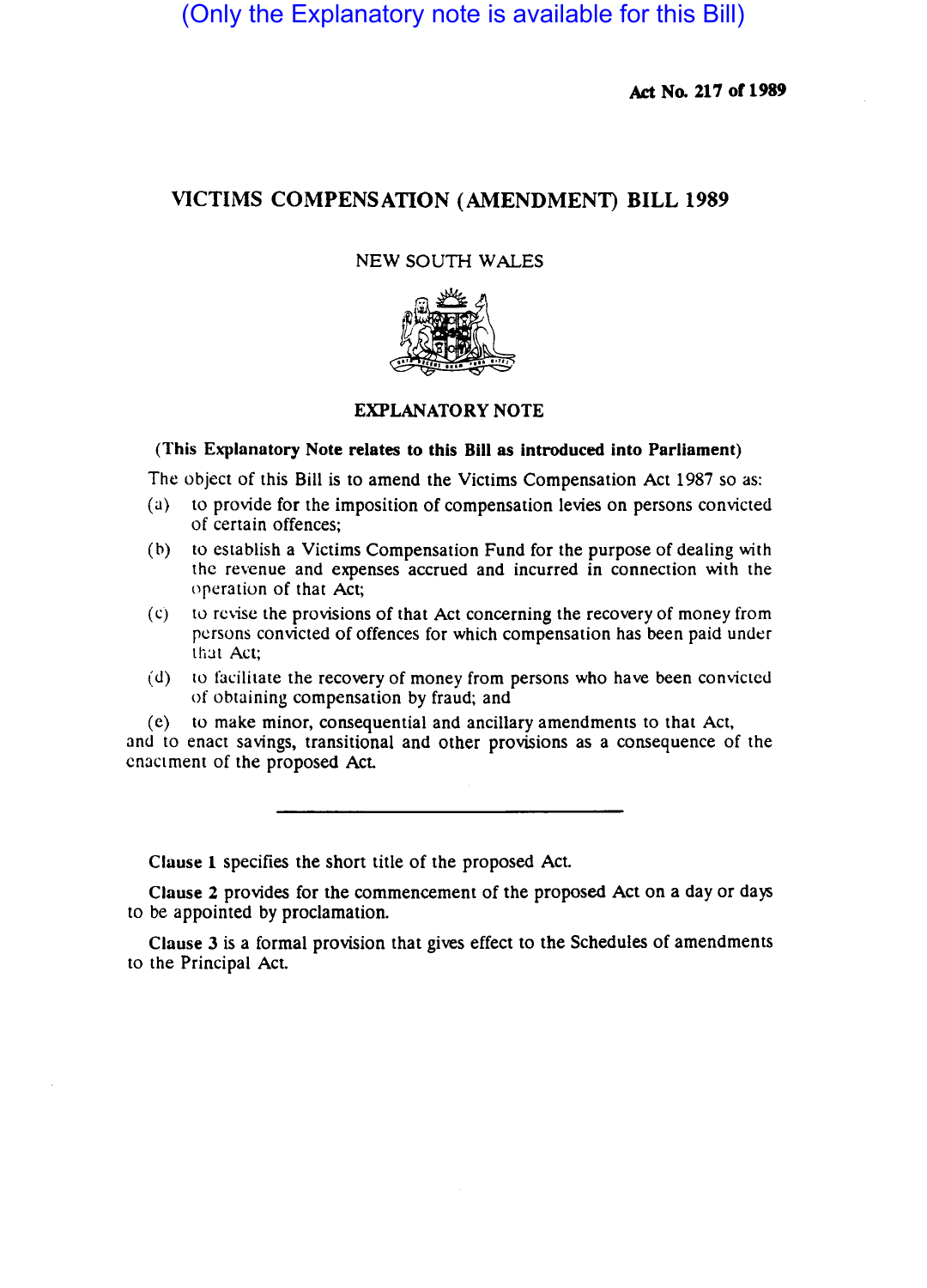## SCHEDULE 1 - AMENDMENTS RELATING TO THE IMPOSITION OF COMPENSATION LEVIES

Schedule 1 inserts proposed Parts 6A and 68 into the Principal Act (Schedule 1 (3)) and makes certain consequential amendments (Schedule 1 (1) and (2)).

Proposed Part 6A establishes a scheme for the imposition of compensation levies on persons convicted of certain offences, and includes the following provisions:

Proposed section 65A defines certain expressions for the purposes of the proposed Part.

Proposed section 658 specifies that the proposed Part is to apply to all offences that are punishable by imprisonment or penal servitude and that are dealt with before the Supreme Court, the District Court, a Local Court or the Children's Court.

Proposed section 65c imposes a levy of \$50 (in the case of a person who is convicted on indictment) or \$20 (in the case of a person who is convicted otherwise than on indictment) on a person who is convicted of an offence to which the proposed Part applies.

Proposed section 65D enables the regulations under the Principal Act to make provision for the payment and enforcement of compensation levies. A regulation will be able to make provision for the attachment of the prison earnings of convicted persons and for the imposition of community service orders on persons who fail to pay compensation levies imposed on them.

Proposed section 65E provides that an appeal from a comiction stays the liability of a person to pay a compensation levy, and further provides that the setting aside of any such conviction annuls that liability while dismissal of the appeal removes any stay of liability.

Proposed Part 68 provides for the establishment and operation of a Victims Compensation Fund, and includes the following provisions:

Proposed section 65F provides for the establishment of the Fund as part of the Attorney General's Department Account The Secretary of the Attorney General's Department will (in the capacity of corporation sole under the Suitors' Fund Act 1951) have the control and management of the Fund.

Proposed section 65G specifies the sources from which the Fund will receive money.

Proposed section 65H specifies the purposes for which money in the Fund may be expended.

## SCHEDULE 2 - AMENDMENTS RELATING TO RECOVERY PROCEEDINGS

Under the current provisions of Part 5, money paid by way of compensation is recoverable from a person who is convicted of an offence arising out of the same facts as those on which the compensation was paid. A recovery action is commenced by the Crown and determined by the Victims Compensation Tribunal in accordance with the procedures of a Local Court exercising civil jurisdiction. The Tribunal can determine the action by making a determination for restitution that, when filed in a court of competent jurisdiction, becomes a judgment of that court.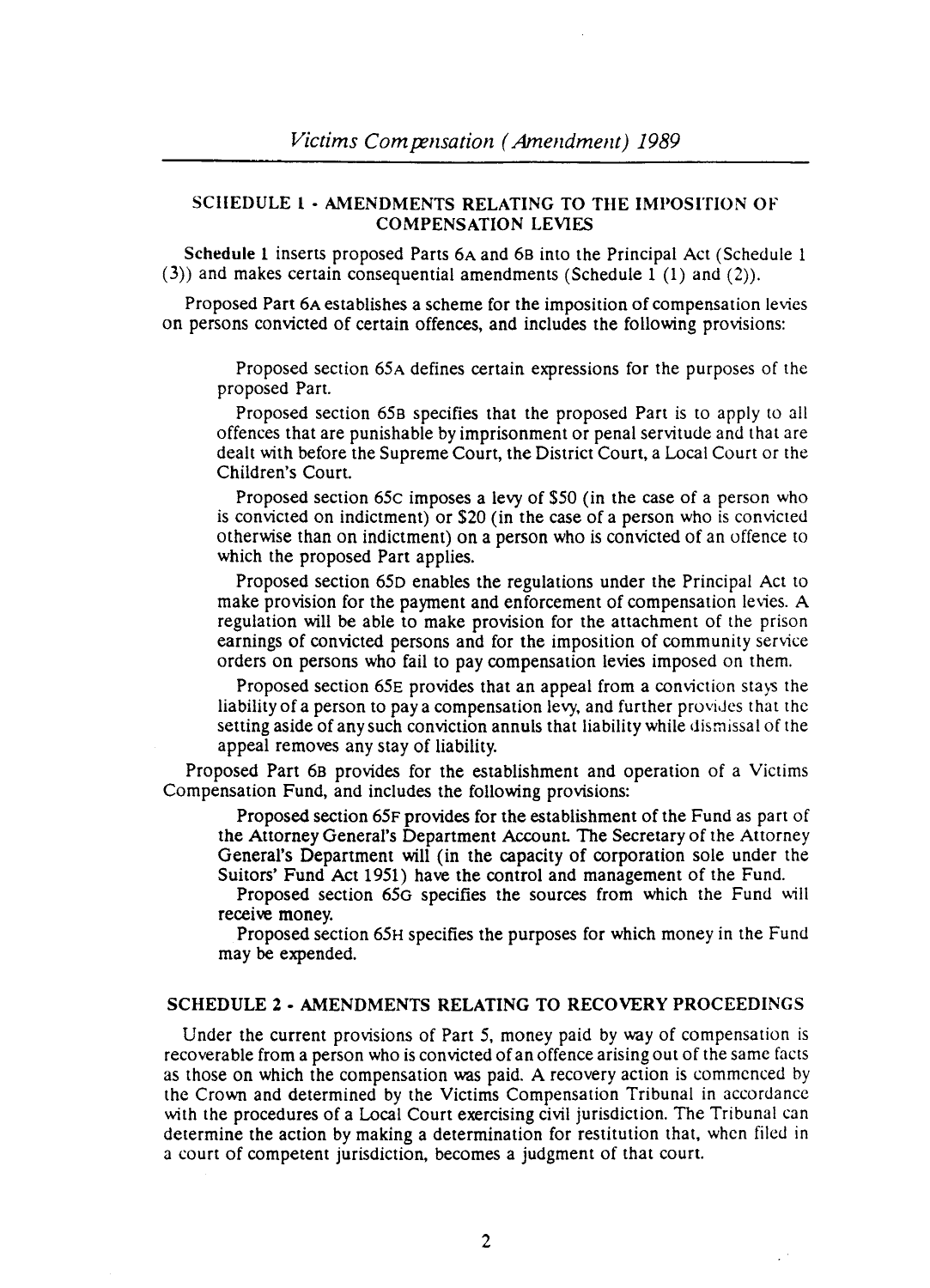Under the proposed amendments, it is intended that a recovery action will be commenced by the Registrar of the Tribunal by means of a notice to the defendant to show cause why a determination for restitution should not be made against him or her (Schedule 2 (4) - proposed section 43). The defendant will be able to file a notice of intention to show cause (Schedule 2 (4) - proposed section 44). The Tribunal will proceed to determine the matter (whether or not a notice of intention to show cause has been filed) and may decide to proceed with or without a hearing unless such a notice has been filed, in which case it must conduct a hearing (Schedule 2 (4) - proposed section 45). Once satisfied that it is appropriate to do so, the Tribunal may make a determination for restitution against the defendant; provision is to be made enabling the amount of money to be repaid to be agreed on between the Registrar of the Tribunal and the defendant (Schedule 2 (6) - proposed section 47).

Further amendments will provide for:

- (a) the payment of witnesses' expenses (Schedule  $2(7)$  proposed section 47A);
- (b) the limiting to 1 month of the time within which an appeal can be made from a determination of the Tribunal (Schedule  $2(9)$  - proposed section 49 (2));
- (c) the setting aside of determinations for restitution (Schedule  $2(10)$  proposed section 49A); and
- (d) the granting of a stay of execution of a judgment of a court that is founded on adetermination for restitution that is the SUbject of proceedings to have the determination set aside (Schedule 2 (10) - proposed section 49B).

A new Division 2 is being inserted into Part 5 in relation to the recovery of money paid 10 claimants for compensation who are subsequently convicted of fraud in relation to their claims (Schedule  $2(11)$ ). The proposed Division includes the following provisions:

Proposed section 5lA defines certain expressions for the purposes of the proposed Division.

Proposed section SIB enables the Tribunal to make a determination for restitution against a person who has been convicted of an offence in relation to the fraudulent obtaining of an award of compensation. Such a determination must be made within 2 years after the person is convicted of the offence.

Proposed section SIc provides for the entry of such a determination as a judgment of a court having jurisdiction to order payment of the amount specified in the determination.

#### SCHEDULE 3 - MISCELLANEOUS AMENDMENTS

This Schedule contains minor amendments and amendments that are merely conseq uenlial or ancillary to other amendments to be made by the proposed Act. The minor amendments include provisions:

(a) enabling the Tribunal to be assisted by the Crown Solicitor in the exercise of its jurisdiction (Schedule 3 (3) - proposed section 9A);